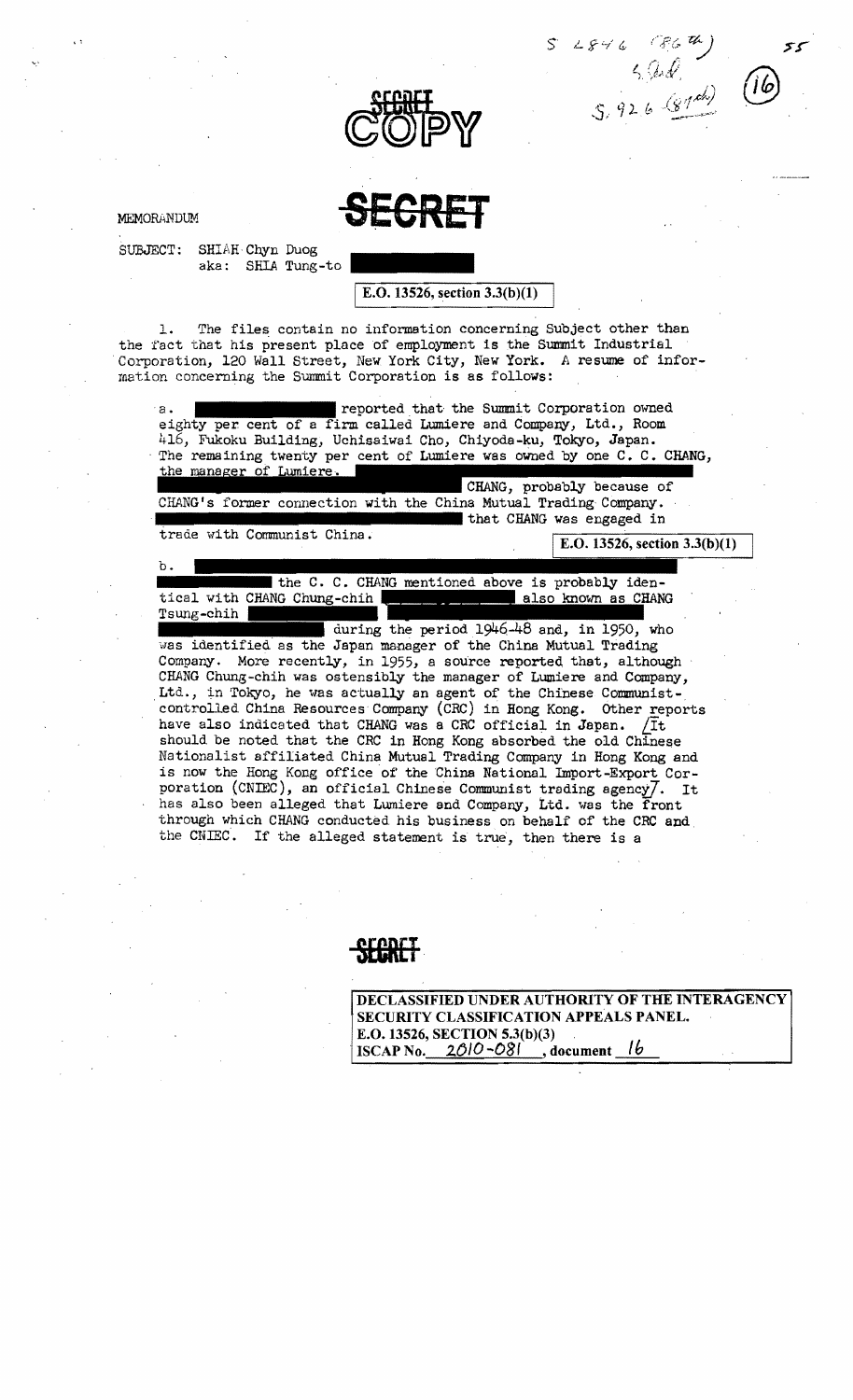**SECRET** 

possibility that the twenty per cent of Lumiere ostensibly owned by CHANG was actually owned by the CRC and/or the CNIEC. According to other available information, dated 1952, it was alleged that CHANG was then a member of the Tientsin Intelligence Department of the Chinese Communist Party and was affiliated with the Japan-China Trade Promotion Society.

c. It is also noted, as possibly significant, that the address of the Summit firm's headquarters in the United States is 120 Wall Street, the same street address as that of the defunct New York office of the China Mutual Trading Company.

2. On  $24$  May 1960, Subject was interviewed by an official of Immigration and Naturalization Services. In a sworn statement, he advised the following:

z. Subject stated that he was a member of the Technical Committee of the National Resources Commission of China from about 1944 until it was dissolved in 1952. Thereafter, he was appointed the United States representative of the Chinese Petroleum Corporation which took over all the activities of the Commission. He served in that capacity, as an indirect representative of the Chinese Nationalist Government, until early 1959 when he joined the Summit Industrial Corporation as a full time employee. He had served previously as a .part time technical advisor for many years. He advised that the Compania Maritima Central S. A. was organized four or five years ago to charter two small tankers to the Panama Transport Company, a subs idiary of. the Standard. Oil Company for transportation of oil. Under a contract which specifically spelled out destination and activity details, these tankers delivered oil in the Caribbean area and to Thailand, but not to the Chinese mainland. Mr. SHIAH served as president and benefited from his 25 per cent stock participation. Later,  $51$  per cent of the stock was sold to the China International Foundation which he described as a charitable foundation incorporated in Delaware. Mr. SHIAH is not now connected with that Foundation.

b. Mr. SHIAH advised in his statement that he has never been an officer of the Summit Industrial Corporation of New York City; that his wife owns 25 per cent of its stock; that he has the same associates in it as he had in the Compania Maritima Central S. A.; that Summit was organized about ten years ago end is basically an export-import firm, specializing in machinery, steel, and chemicals; that Summit owns the United States Summit Corporation which specializes in pharmaceuticals,

**SECRET** 

 $-2 -$